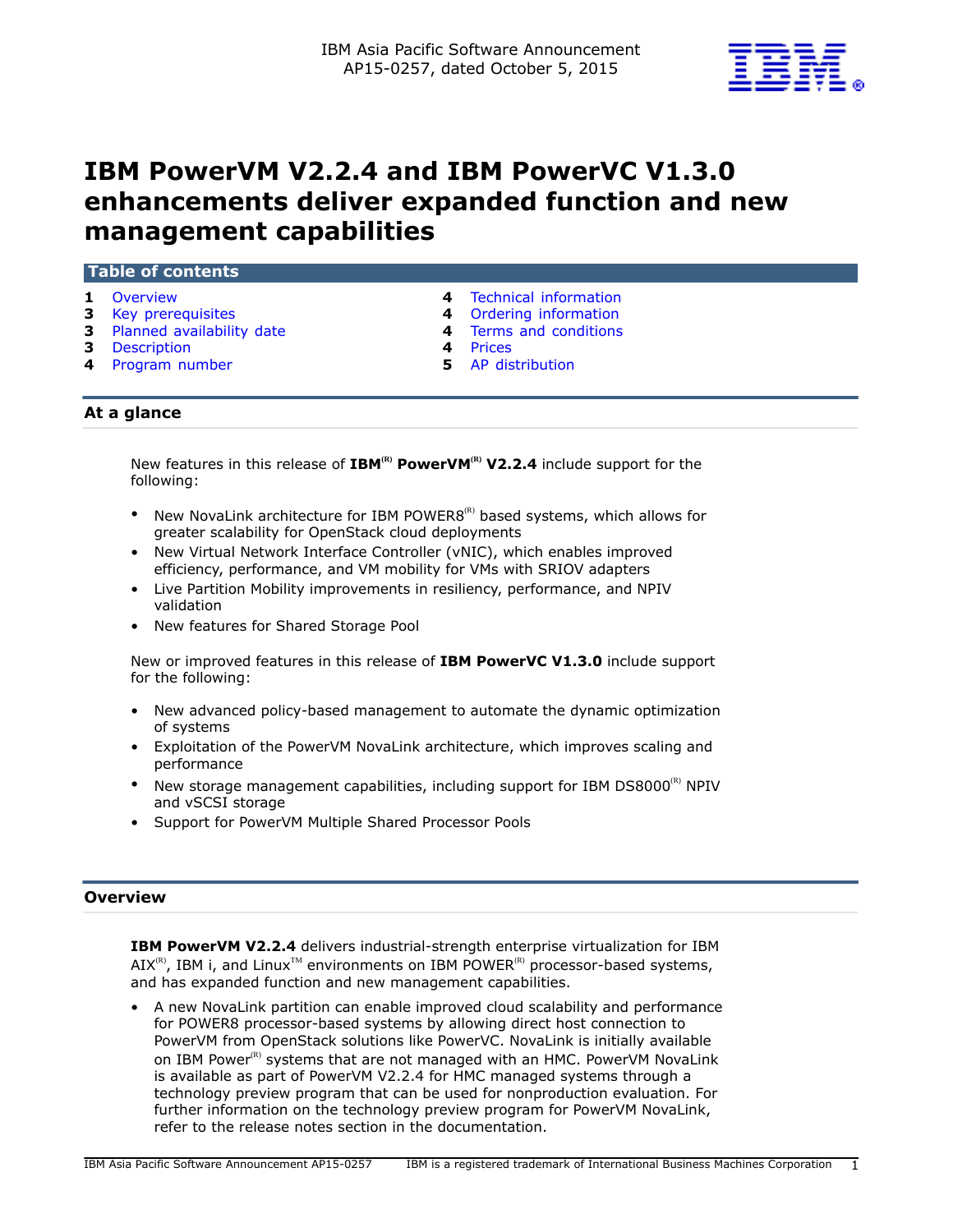- A new vNIC facility can enable efficiency, performance, and VM mobility when used with SRIOV adapters. This can provide all the benefits of SRIOV adapters, including improved bandwidth control and the added benefit of VM mobility.
- Shared Storage Pools have been enhanced with the following new capabilities:
	- Storage tiers within a Shared Storage Pool can allow greater flexibility and control for quality of service, isolation, and redundancy of storage. The new storage tier facility allows up to 10 tiers of storage to be defined within a storage pool. This facility allows customer control over the creation of a storage tier and the placement of data on the proper class of storage.
	- The ability to dynamically grow a virtual disk has been added.
- Live Partition Mobility improvements include the following:
	- Better NPIV storage validation
	- Improved performance
	- Improved resiliency by allowing LPM even when one VIOS has failed
	- The ability to select a target vSwitch, which is a virtual network on the target

New VIOS rules automate best practice settings for repeatable deployment and simplify initial VIOS setup and maintenance.

HMC V8.4 introduces new storage topology views that simplify PowerVM systems management.

**IBM PowerVC V1.3.0** is an advanced virtualization management offering for Power Systems™ servers based on OpenStack technology. This comprehensive virtualization management offering is simple to install and use, and enables virtual machine setup and management.

PowerVC can help achieve the following goals:

- Improve resource usage to reduce capital expense and power consumption.
- Increase agility and execution to quickly respond to changing business requirements.
- Increase IT productivity and responsiveness.
- Simplify Power Systems virtualization management.
- Accelerate repeatable, error-free virtualization deployments.

PowerVC can manage AIX, Linux, and IBM i VMs running under PowerVM virtualization and Linux VMs running under PowerKVM virtualization. This release supports the enterprise Power Systems servers that are built on POWER8 technology.

PowerVC includes the following features and benefits:

- Virtual machine image capture, deployment, resizing, and management
- Policy-based VM placement to help improve usage and reduce complexity
- Policy-based workload optimization using either VM migration or resource movement using mobile capacity on demand
- VM Mobility with placement policies to help reduce the burden on IT staff in a simplified GUI
- A management system that manages existing virtualization deployments
- Integrated management of storage, network, and compute resources, which simplifies administration

Refer to the [Description](#page-2-2) section for information about new PowerVC Standard Edition features and functions.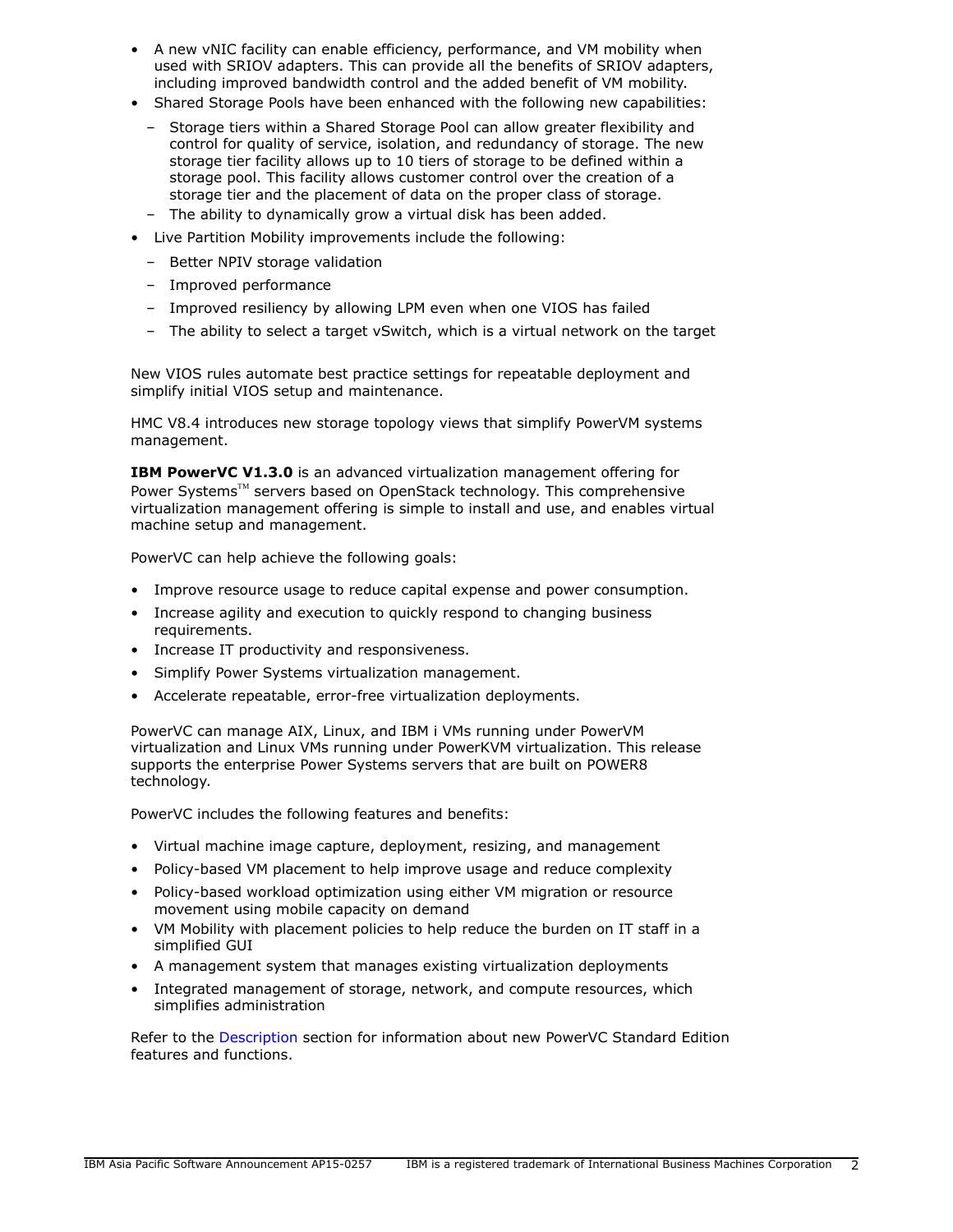## **PowerVC Lifecycle**

With the introduction of PowerVC V1.3, the end of service date for PowerVC V1.2 for standard support will be April 2017. For more information on the PowerVC lifecycle, visit

[http://www-03.ibm.com/systems/power/software/virtualization-management/](http://www-03.ibm.com/systems/power/software/virtualization-management/lifecycle.html) [lifecycle.html](http://www-03.ibm.com/systems/power/software/virtualization-management/lifecycle.html)

## <span id="page-2-0"></span>**Key prerequisites**

IBM PowerVC

- IBM PowerVM Standard Edition (5765-PVS) for basic functions, and IBM PowerVM Enterprise Edition (5765-PVE) or IBM PowerVM PowerLinux™ Edition (5765-PVL) for full function.
- IBM PowerKVM (5765-KVM).
- Firmware v8.2, or higher, is required for the new Remote Restart function for IBM PowerVM that is managed by IBM PowerVC.

IBM PowerVM

- Any IBM system that includes an IBM POWER7 $\mathbb{R}^n$ , POWER7+ $\mathbb{M}$ , or POWER8 processor.
- PowerVM NovaLink requires systems with a POWER8 processor and FW840, or higher, that is not managed by an HMC.

## <span id="page-2-1"></span>**Planned availability date**

- December 4, 2015, for IBM PowerVM
- December 11, 2015, for IBM PowerVC

# <span id="page-2-2"></span>**Description**

PowerVC Standard Edition includes the following new features and functions for managing PowerVM environments:

- Advanced policy-based management
	- A new Dynamic Resource Optimizer (DRO) component that uses policy-based control to either automatically move resources to workloads using Mobile COD or to move workloads to available resources using VM migration. The DRO component removes the need for manual rebalancing of workloads during periods of constrained CPU resources. The DRO facility has an advisor option so it is possible to see a simulation of the automation policy.
- Storage management enhancements
	- Support for IBM DS8000 NPIV and vSCSI storage
- Scaling improvements
	- Support for PowerVM NovaLink facility, which improves scalability by allowing PowerVC to manage up to 200 servers. This facility also simplifies deployment and management of PowerVM based servers by allowing PowerVC to manage PowerVM directly without the need for an HMC. The HMC is still needed for hardware systems management tasks.
	- Support for PowerVM Multiple Shared Processor Pools during initial placement and during the lifecycle of the virtual machine.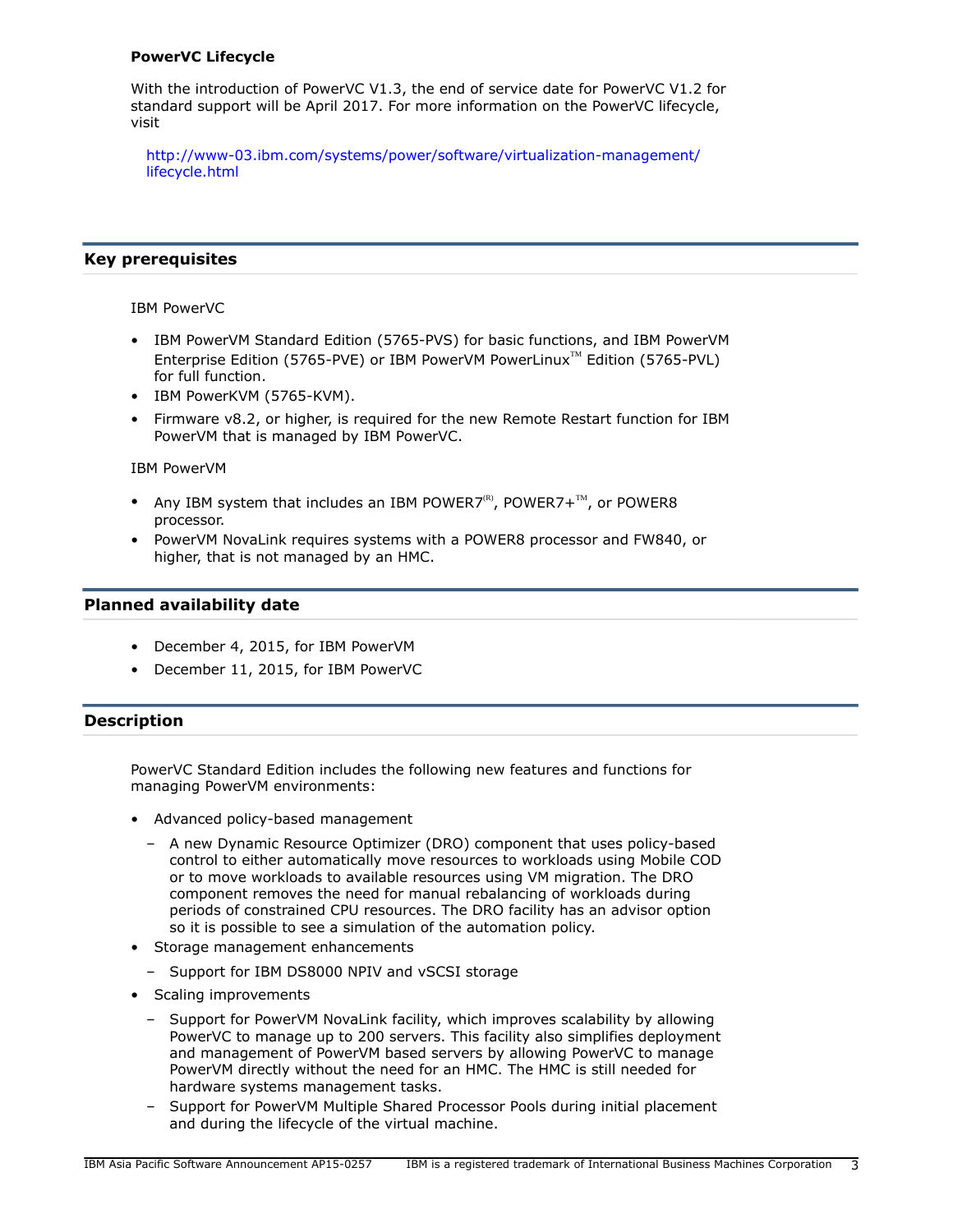PowerVC Standard Edition includes the following new feature for managing PowerKVM environments:

- Advanced policy-based management
	- A new DRO component that uses policy-based control to automatically move workloads to available resources using VM migration. The DRO component removes the need for manual rebalancing of workloads during periods of constrained CPU.

## **Reference information**

Refer to Software Announcement [AP15-0140](http://www.ibm.com/common/ssi/cgi-bin/ssialias?infotype=an&subtype=ca&appname=gpateam&supplier=872&letternum=ENUSAP15-0140), dated May 11, 2015.

#### <span id="page-3-4"></span>**Program number**

| Program number   | <b>VRM</b> | Program name |
|------------------|------------|--------------|
| 5765-PVS/PVE/PVL | 2.2.4      | PowerVM      |
| 5765-VCS         | 1.3.0      | PowerVC      |

# <span id="page-3-0"></span>**Technical information**

For technical information, refer to Software Announcement [AP15-0140,](http://www.ibm.com/common/ssi/cgi-bin/ssialias?infotype=an&subtype=ca&appname=gpateam&supplier=872&letternum=ENUSAP15-0140) dated May 11, 2015.

## <span id="page-3-1"></span>**Ordering information**

For ordering information, refer to Software Announcement [AP15-0140,](http://www.ibm.com/common/ssi/cgi-bin/ssialias?infotype=an&subtype=ca&appname=gpateam&supplier=872&letternum=ENUSAP15-0140) dated May 11, 2015.

#### <span id="page-3-2"></span>**Terms and conditions**

For terms and conditions, refer to Software Announcement [AP15-0140,](http://www.ibm.com/common/ssi/cgi-bin/ssialias?infotype=an&subtype=ca&appname=gpateam&supplier=872&letternum=ENUSAP15-0140) dated May 11, 2015.

# <span id="page-3-3"></span>**Prices**

For all local charges, contact your IBM representative.

## **Passport Advantage(R)**

For Passport Advantage information and charges, contact your IBM representative, authorized IBM Business Partner, or authorized IBM Business Partner for Software ValueNet, if applicable. Additional information is also available at

<http://www.ibm.com/software/passportadvantage>

#### **IBM Global Financing**

IBM Global Financing offers competitive financing to credit-qualified customers and IBM Business Partners to assist them in acquiring IT solutions. Our offerings include financing for IT acquisition, including hardware, software, and services, from both